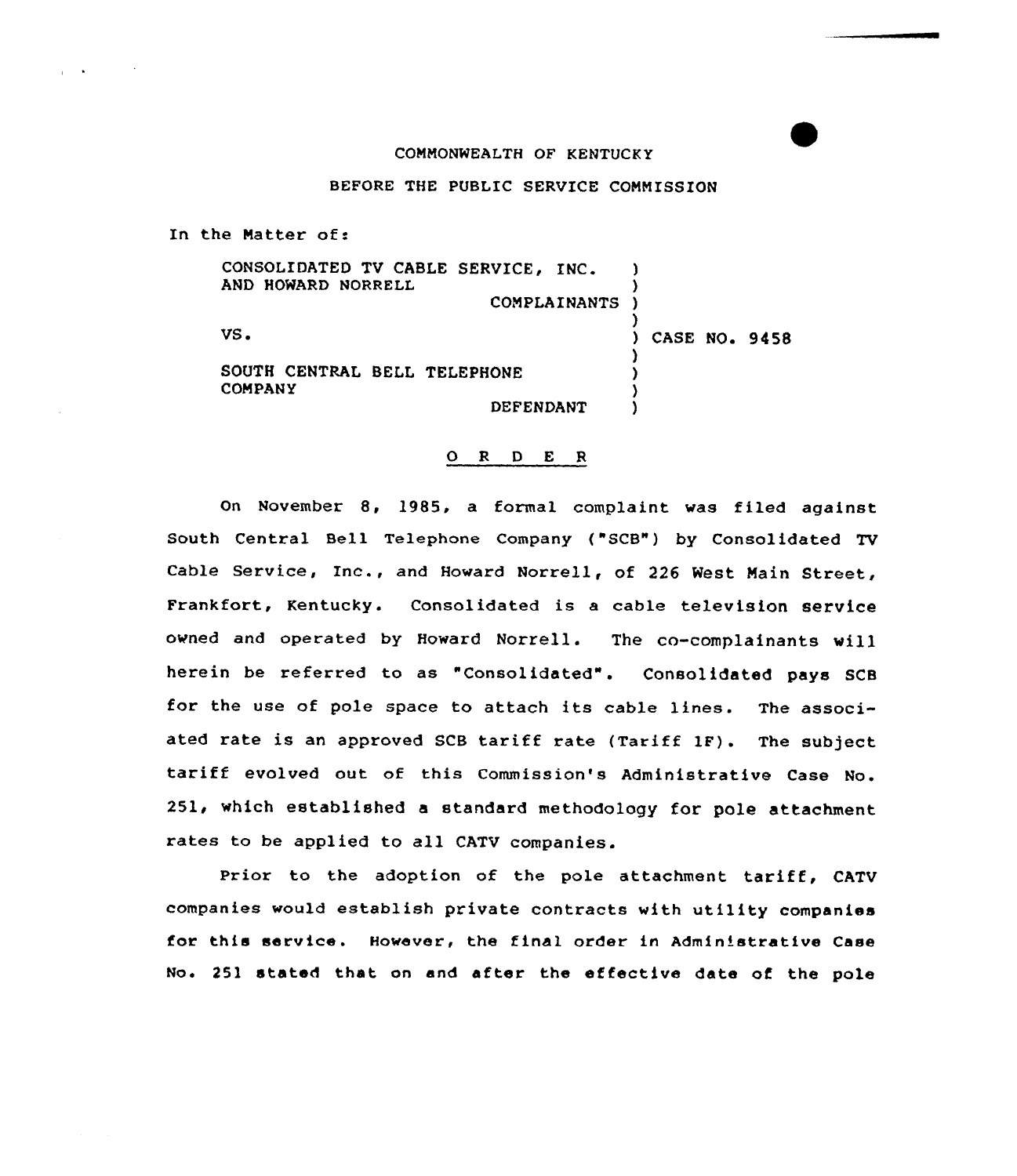attachment tariffs all existing private contracts would be superseded.

Consolidated claims that Community Service, Inc., {"Community"), a CATV company operated in conjunction with the Electric and Water Plant Board of the City of Frankfort, has not been charged by SCB according to the tariffed rate and that SCB has provided these attachments and associated survey and make-ready costs to Community free of charge, in violation of KRS 278.170.

Consolidated has come before this Commission requesting that SCB be ordered to:

1) Refund all sums paid to Bell by Consolidated under Tariff 1F (or, alternatively, collect all sums due from Community Service, Inc. under Tariff 1F from October 13, 1983 through the present); and

2) Cease and desist in its discrimination against Consolidated.

The Commission in its November 14, 1985, Order, instructed SCB to respond to Consolidated's allegations. SCB's response was received on November 27, 1985.

In its response SCB stated that it has not provided pole attachments free of charge, nor has it granted an illegal preference to Community. SCB and the Frankfort Electric and Water Plant Board have a joint use agreement which allows the parties ta make attachments on each others' poles without an explicit charge. As part of this joint use agreement, Community is also allowed to make attachments on SCB poles.

 $-2-$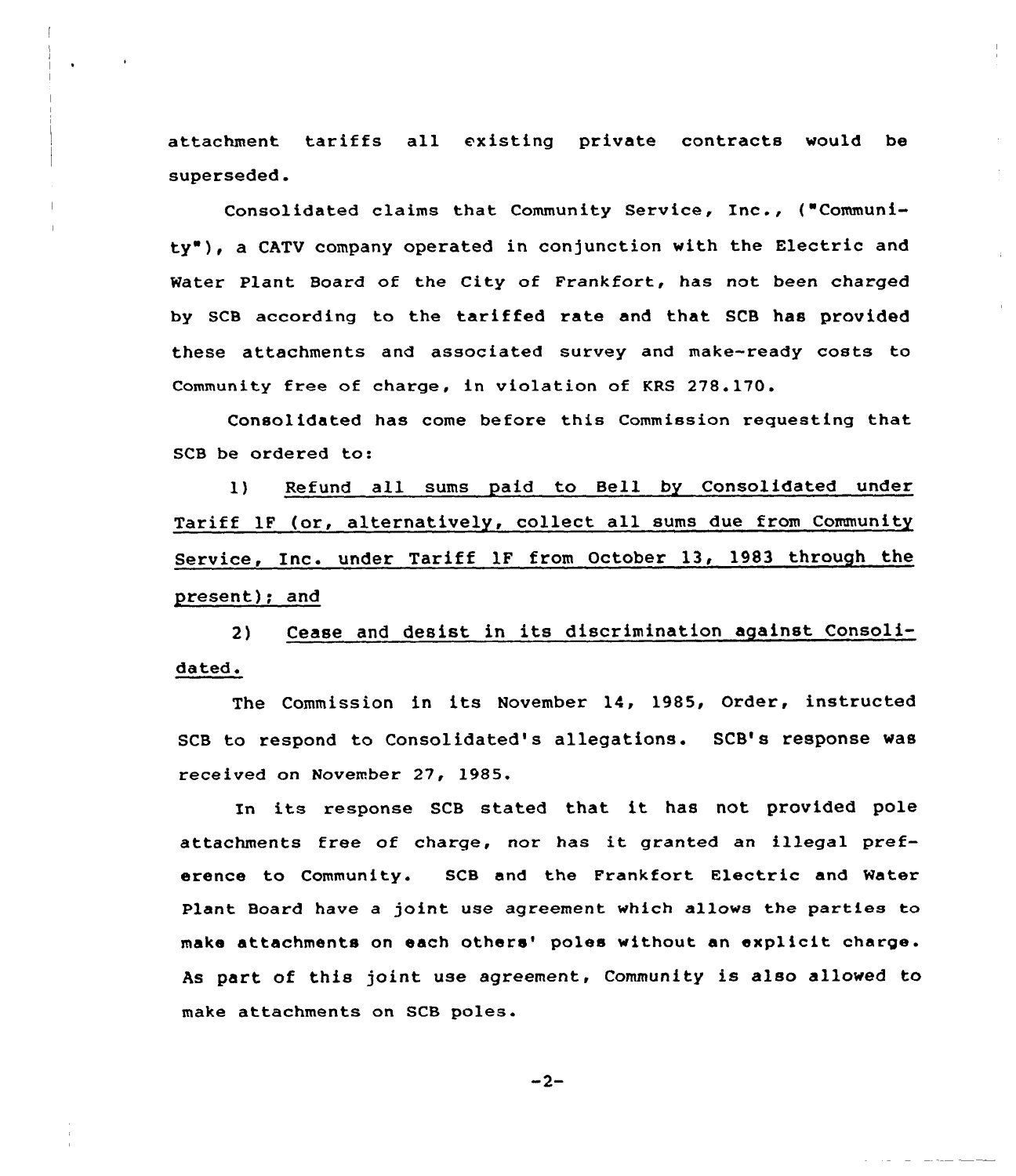This provision for Community's CATV attachments was part of an amendment dated September 10, 1952, to the said joint use agreement, and was submitted as Exhibit <sup>A</sup> in SCB's November 27, 1985, response.

and with a state of the

Submitted as Exhibit <sup>B</sup> in SCB's response was a copy of a letter dated October 24, 1985, from SCB to the Frankfort Electric and Water Plant Board cancelling the joint use agreement effective I-year from receipt of the letter. The 1-year notice period was <sup>a</sup> condition of the joint use agreement.

In the Order in Administrative Case No. 251 it was stated that CATV providers were not joint users, and so a provision for the termination of this type of an agreement, where a CATV company was part of an electric utility's joint use agreement, was not established as part of the record in that case.

The Commission, having considered the evidence of record and being advised, is of the opinion and finds that:

1. This case should be dismissed as SCB has terminated its joint use agreement with Community to be effective October 1986.

2. SCB should begin to charge Community the appropriate tariffed pole attachment rate as of the effective termination date of the joint use agreement.

3. SCB should research its records for any such similar joint use agreements and report its findings to the Commission within 30 days from the date of this Order.

IT IS THEREFORE ORDERED that:

a para series de

1. This case be and hereby is dismissed.

 $-3-$